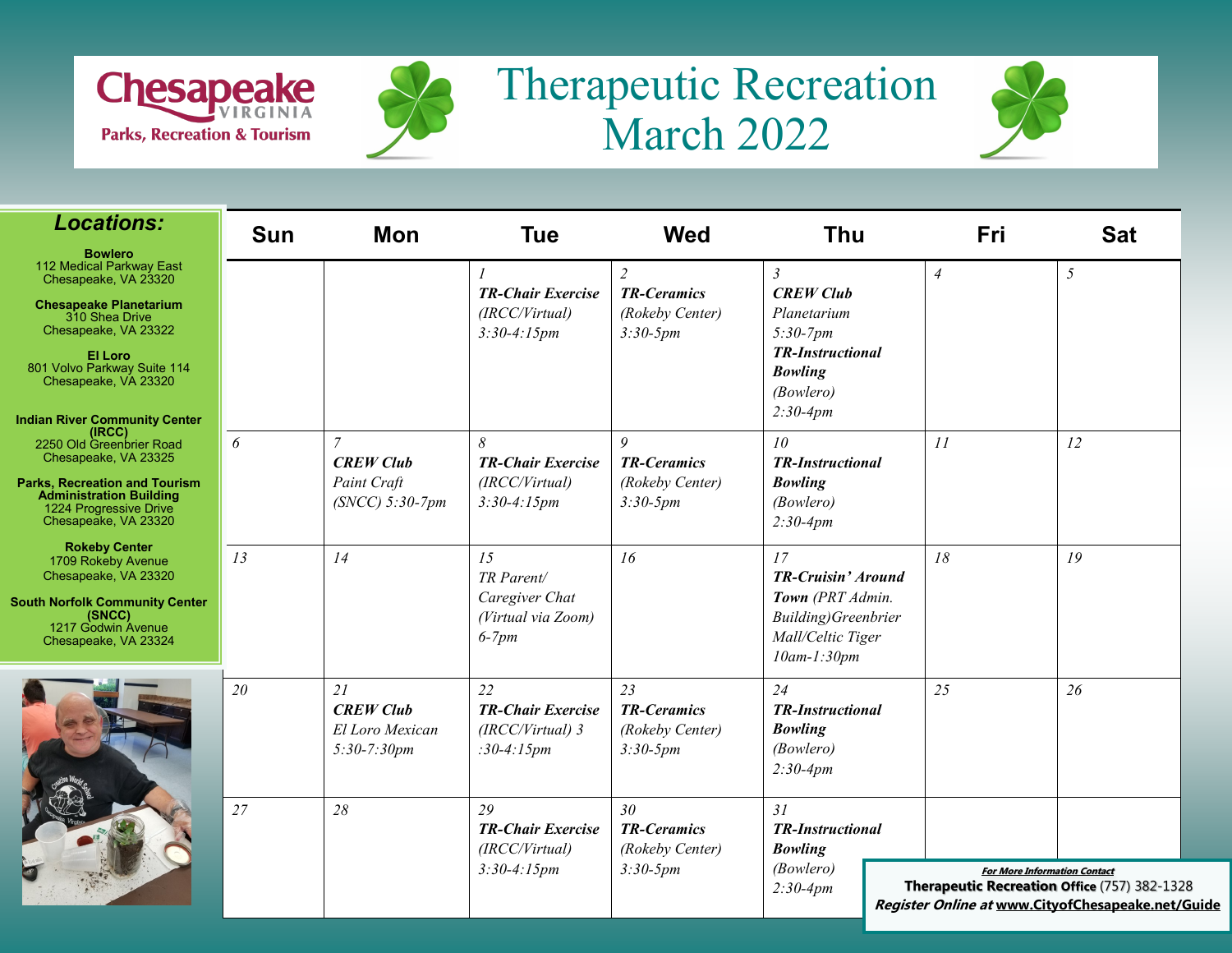





| <b>Sun</b>     | Mon                                                                                         | <b>Tue</b>                                                                                                            | <b>Wed</b>                                                | <b>Thu</b>                                                                                                                                                                                 | Fri              | <b>Sat</b>                                                     | <b>Locations:</b>                                                                                                                                                                                                                                                                                                                                           |  |
|----------------|---------------------------------------------------------------------------------------------|-----------------------------------------------------------------------------------------------------------------------|-----------------------------------------------------------|--------------------------------------------------------------------------------------------------------------------------------------------------------------------------------------------|------------------|----------------------------------------------------------------|-------------------------------------------------------------------------------------------------------------------------------------------------------------------------------------------------------------------------------------------------------------------------------------------------------------------------------------------------------------|--|
|                | <b>For More Information Contact</b><br>Therapeutic Recreation Office (757) 382-1328         |                                                                                                                       |                                                           |                                                                                                                                                                                            | $\boldsymbol{l}$ | $\overline{2}$                                                 | <b>Bowlero</b><br>112 Medical Parkway East<br>Chesapeake, VA 23320                                                                                                                                                                                                                                                                                          |  |
| $\mathfrak{Z}$ | $\overline{4}$                                                                              | Register Online at www.CityofChesapeake.net/Guide<br>5<br><b>TR-Chair Exercise</b><br>(IRCC/Virtual)<br>$3:30-4:15pm$ | 6<br><b>TR-Ceramics</b><br>(Rokeby Center)<br>$3:30-5pm$  | $\overline{7}$<br><b>TR-Instructional</b><br><b>Bowling</b><br>(Bowlero)<br>$2:30-4pm$<br><b>TR-Cruisin' Around</b><br>Town (PRT Admin.<br><b>Building</b> ) Bergey's<br>Dairy 10am-1:30pm |                  | 9<br><b>TR Kids Meet Up</b><br>(DCP)<br>$10:30$ am-<br>12:30pm | <b>Deep Creek Park</b><br>(DCP)<br>437 George Washington Hwy. S<br>Chesapeake, VA 23323<br><b>Indian River Community Center</b><br>(IRCC)<br>2250 Old Greenbrier Road<br>Chesapeake, VA 23325<br><b>Northwest River Park</b><br>(NWRP)<br>1733 Indian Creek Road<br>Chesapeake, VA 23322<br>Parks, Recreation and Tourism<br><b>Administration Building</b> |  |
| 10             | 11<br><b>CREW Club</b><br><b>Talent Show Night</b><br>& Karaoke<br>$(SNCC)$ 5:30-7pm        | 12<br><b>TR-Chair Exercise</b><br>(IRCC/Virtual)<br>$3:30-4:15pm$                                                     | 13<br><b>TR-Ceramics</b><br>(Rokeby Center)<br>$3:30-5pm$ | 14<br><b>TR-Instructional</b><br><b>Bowling</b><br>(Bowlero)<br>$2:30-4pm$                                                                                                                 | 15               | 16                                                             | (PRT Admin. Building)<br>1224 Progressive Drive<br>Chesapeake, VA 23320<br><b>Rokeby Center</b><br>1709 Rokeby Avenue<br>Chesapeake, VA 23320<br><b>South Norfolk Community Center</b>                                                                                                                                                                      |  |
| 17             | 18                                                                                          | 19<br><b>TR-Chair Exercise</b><br>(IRCC/Virtual)<br>$3:30-4:15pm$                                                     | 20<br><b>TR-Ceramics</b><br>(Rokeby Center)<br>$3:30-5pm$ | 21<br><b>TR-Instructional</b><br><b>Bowling</b><br>(Bowlero)<br>$2:30-4pm$                                                                                                                 | 22               | 23                                                             | (SNCC)<br>1217 Godwin Avenue<br>Chesapeake, VA 23324                                                                                                                                                                                                                                                                                                        |  |
| 24             | 25<br><b>CREW Club</b><br>Fireside Chat at<br>NWRP (PRT<br>Admin. Building)<br>$5 - 7:30pm$ | 26<br><b>TR-Chair Exercise</b><br>(IRCC/Virtual)<br>$3:30-4:15pm$                                                     | 27<br><b>TR-Ceramics</b><br>(Rokeby Center)<br>$3:30-5pm$ | 28<br><b>TR-Instructional</b><br><b>Bowling</b><br>(Bowlero)<br>$2:30-4pm$                                                                                                                 | 29               | 30 <sup>°</sup>                                                |                                                                                                                                                                                                                                                                                                                                                             |  |